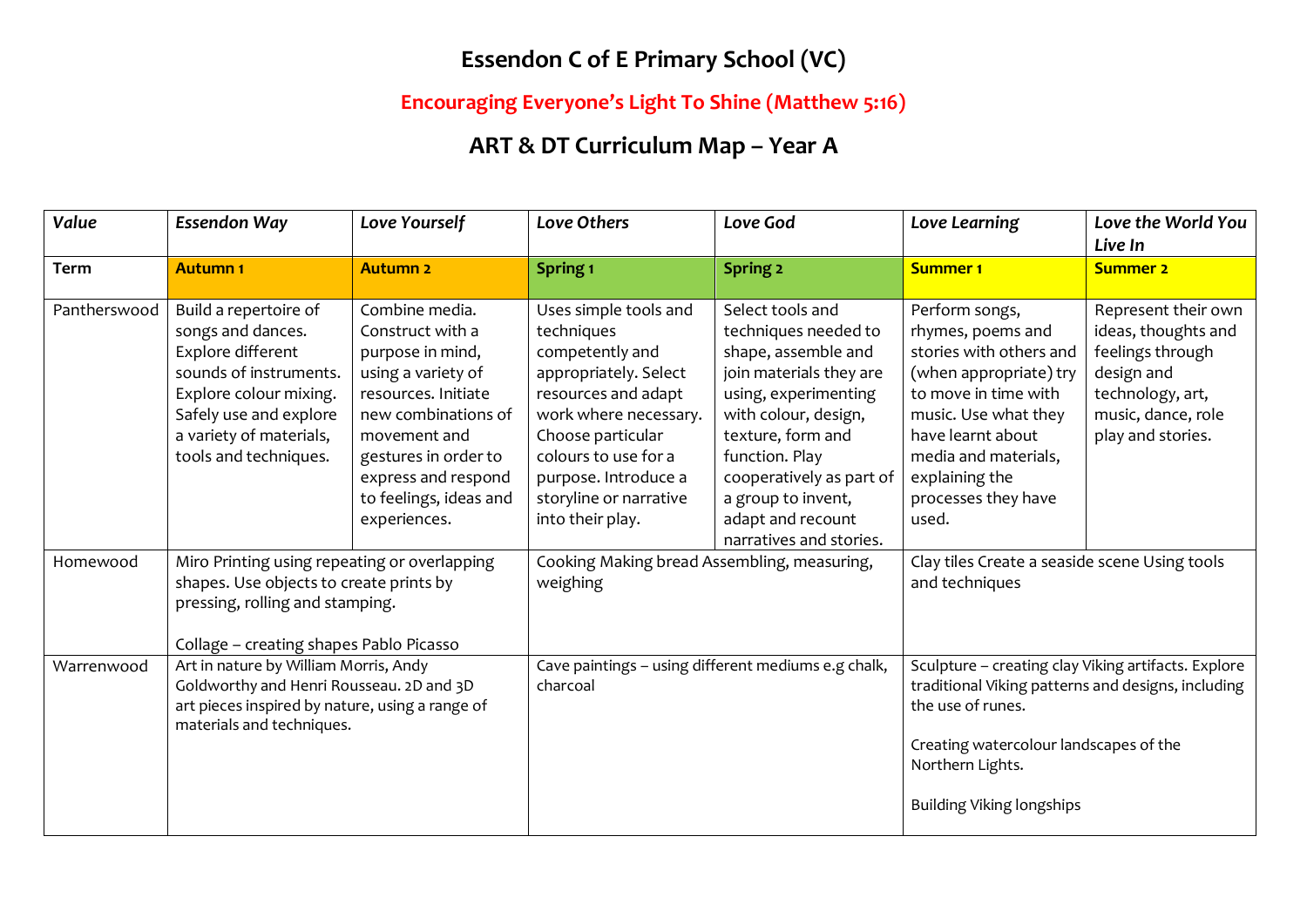| Harefield | George Stubbs \        | Phidias   | Matthew Picton | Ration cooking         | Monet       | Andre's Curruchich |
|-----------|------------------------|-----------|----------------|------------------------|-------------|--------------------|
|           | naturalism             |           |                |                        |             |                    |
|           |                        | Modroc    | Oils           | Charles Ginner         | Mixed media | Weaving            |
|           | Charcoal, water colour |           |                |                        |             |                    |
|           |                        | Sculpture | Oil painting   | Textiles - Make do and | Collage     | Print              |
|           | Sketching, painting    |           |                | mend (recyclyed Art)   |             |                    |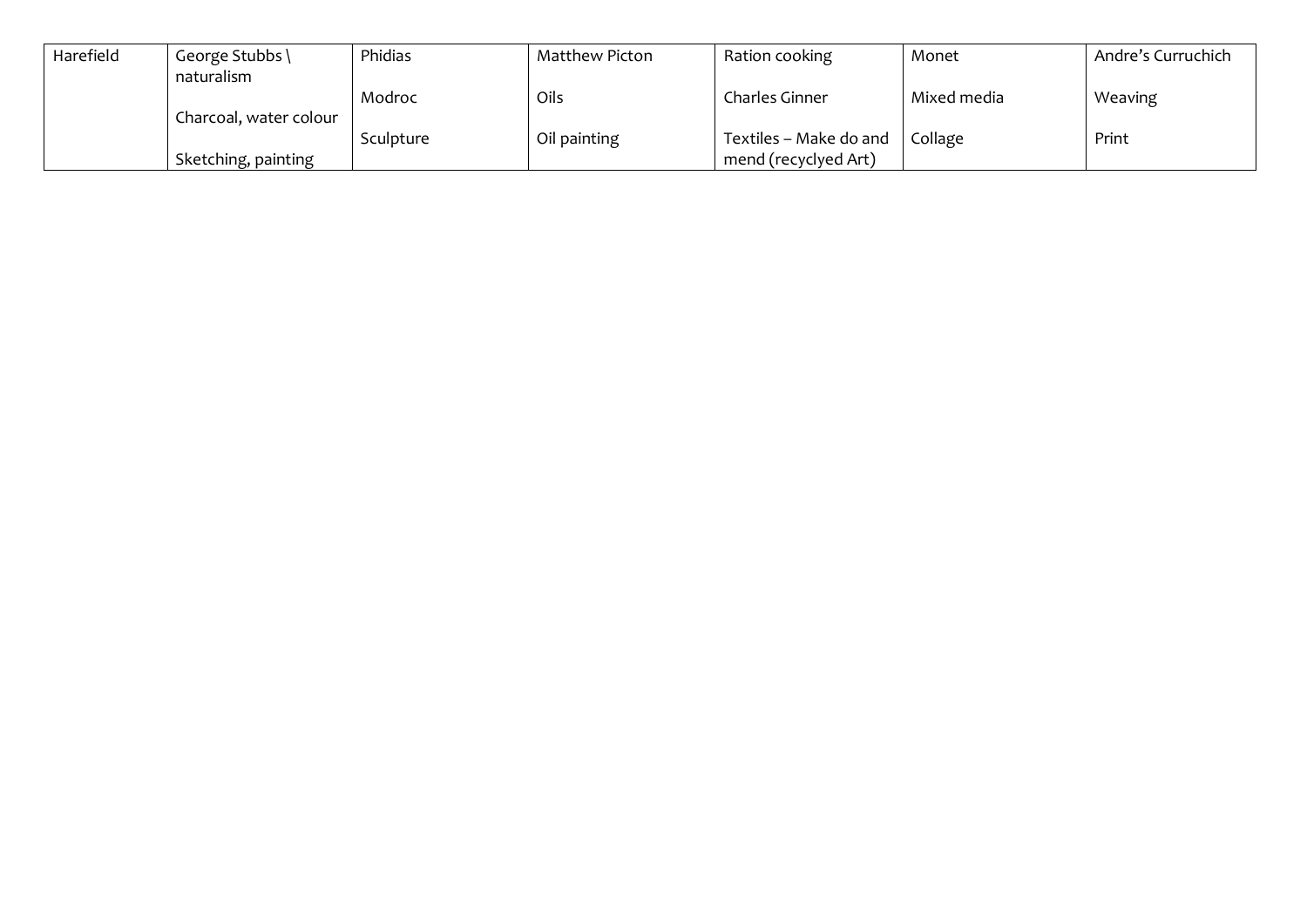### **Essendon C of E Primary School (VC)**

#### **Encouraging Everyone's Light To Shine (Matthew 5:16)**

# **ART & DT Curriculum Map – Year B**

| Value        | <b>Essendon Way</b>                                                                                                                                                                                  | Love Yourself                                                                                                                                                                                                                          | Love Others                                                                                                                                                                                                                                           | Love God                                                                                                                                                                                                                                                                                  | Love Learning                                                                                                                                                                                                                              | Love the World You<br>Live In                                                                                                               |
|--------------|------------------------------------------------------------------------------------------------------------------------------------------------------------------------------------------------------|----------------------------------------------------------------------------------------------------------------------------------------------------------------------------------------------------------------------------------------|-------------------------------------------------------------------------------------------------------------------------------------------------------------------------------------------------------------------------------------------------------|-------------------------------------------------------------------------------------------------------------------------------------------------------------------------------------------------------------------------------------------------------------------------------------------|--------------------------------------------------------------------------------------------------------------------------------------------------------------------------------------------------------------------------------------------|---------------------------------------------------------------------------------------------------------------------------------------------|
| <b>Term</b>  | <b>Autumn1</b>                                                                                                                                                                                       | <b>Autumn 2</b>                                                                                                                                                                                                                        | Spring <sub>1</sub>                                                                                                                                                                                                                                   | Spring 2                                                                                                                                                                                                                                                                                  | <b>Summer 1</b>                                                                                                                                                                                                                            | <b>Summer 2</b>                                                                                                                             |
| Pantherswood | Build a repertoire of<br>songs and dances.<br>Explore different<br>sounds of<br>instruments. Explore<br>colour mixing. Safely<br>use and explore a<br>variety of materials,<br>tools and techniques. | Combine media.<br>Construct with a<br>purpose in mind,<br>using a variety of<br>resources. Initiate<br>new combinations<br>of movement and<br>gestures in order to<br>express and<br>respond to feelings,<br>ideas and<br>experiences. | Uses simple tools and<br>techniques<br>competently and<br>appropriately. Select<br>resources and adapt<br>work where<br>necessary. Choose<br>particular colours to<br>use for a purpose.<br>Introduce a storyline<br>or narrative into their<br>play. | Select tools and<br>techniques needed to<br>shape, assemble and<br>join materials they<br>are using,<br>experimenting with<br>colour, design,<br>texture, form and<br>function. Play<br>cooperatively as part<br>of a group to invent,<br>adapt and recount<br>narratives and<br>stories. | Perform songs,<br>rhymes, poems and<br>stories with others<br>and (when<br>appropriate) try to<br>move in time with<br>music. Use what they<br>have learnt about<br>media and materials,<br>explaining the<br>processes they have<br>used. | Represent their own<br>ideas, thoughts and<br>feelings through<br>design and<br>technology, art,<br>music, dance, role<br>play and stories. |
| Homewood     | Colour mixing<br>Wassily Kandinsky                                                                                                                                                                   |                                                                                                                                                                                                                                        | Design and create a moving toy, explore and<br>use mechanisms.                                                                                                                                                                                        |                                                                                                                                                                                                                                                                                           | Weaving - explore a range of materials and<br>textiles, evaluate ideas and designs.                                                                                                                                                        |                                                                                                                                             |
| Warrenwood   | Textiles - stitching animal puppets, develop<br>sketches and pattern pieces through design<br>ideas and aesthetic qualities.<br>Designing and creating houses for the little<br>pigs.                |                                                                                                                                                                                                                                        | Design Roman inspired mosaic patterned tiles<br>using a range of different tools and techniques.                                                                                                                                                      |                                                                                                                                                                                                                                                                                           | Designing and making packaging for a food<br>product by evaluating existing products.<br>Preparing and cooking food                                                                                                                        |                                                                                                                                             |
| Harefield    | Mahmoud Mokhtar<br>Faces in pencil                                                                                                                                                                   | Andy Goldsworthy<br>Sculpture                                                                                                                                                                                                          | Make oracle bones<br>Kandinsky                                                                                                                                                                                                                        | Dominika Fedko-Wojs<br>Collage - landscape                                                                                                                                                                                                                                                | Banksy - Graffiti<br>Mixed media                                                                                                                                                                                                           | Spencer Asah<br>Weaving                                                                                                                     |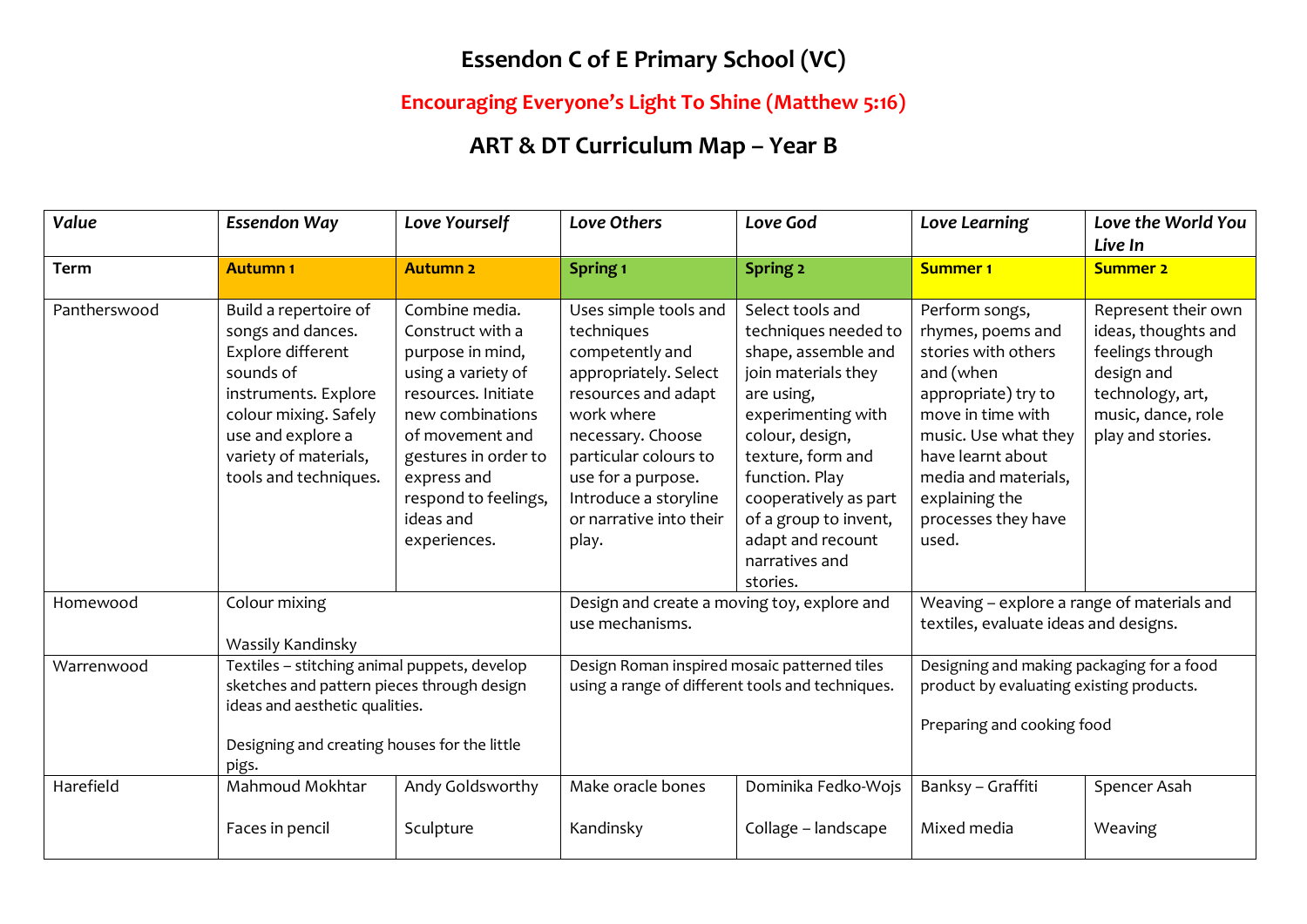| Sketching    | Print Making | DT – Street Art | Dream catcher |
|--------------|--------------|-----------------|---------------|
| Charcoal     |              |                 |               |
| Water Colour |              |                 | Totem poles   |
|              |              |                 |               |
|              |              |                 | Oil paint     |

|              | End of Key stage expectations.                                                                                                     |  |  |  |  |  |
|--------------|------------------------------------------------------------------------------------------------------------------------------------|--|--|--|--|--|
|              | By the end of Reception, pupils should be taught:                                                                                  |  |  |  |  |  |
|              | <b>Creating with Materials</b>                                                                                                     |  |  |  |  |  |
|              | Safely use and explore a variety of materials, tools and techniques, experimenting with colour, design, texture, form and function |  |  |  |  |  |
|              | Share their creations, explaining the process they have used                                                                       |  |  |  |  |  |
|              | Make use of props and materials when role playing characters in narratives and stories                                             |  |  |  |  |  |
| <b>Early</b> | <b>Being Imaginative and Expressive</b>                                                                                            |  |  |  |  |  |
| Years        | Invent, adapt and recount narratives and stories with peers and their teacher                                                      |  |  |  |  |  |
|              | Sing a range of well-known nursery rhymes and songs                                                                                |  |  |  |  |  |
|              | Perform songs, rhymes, poems and stories with others, and ) when appropriate) try to move in time with music                       |  |  |  |  |  |
|              |                                                                                                                                    |  |  |  |  |  |
|              |                                                                                                                                    |  |  |  |  |  |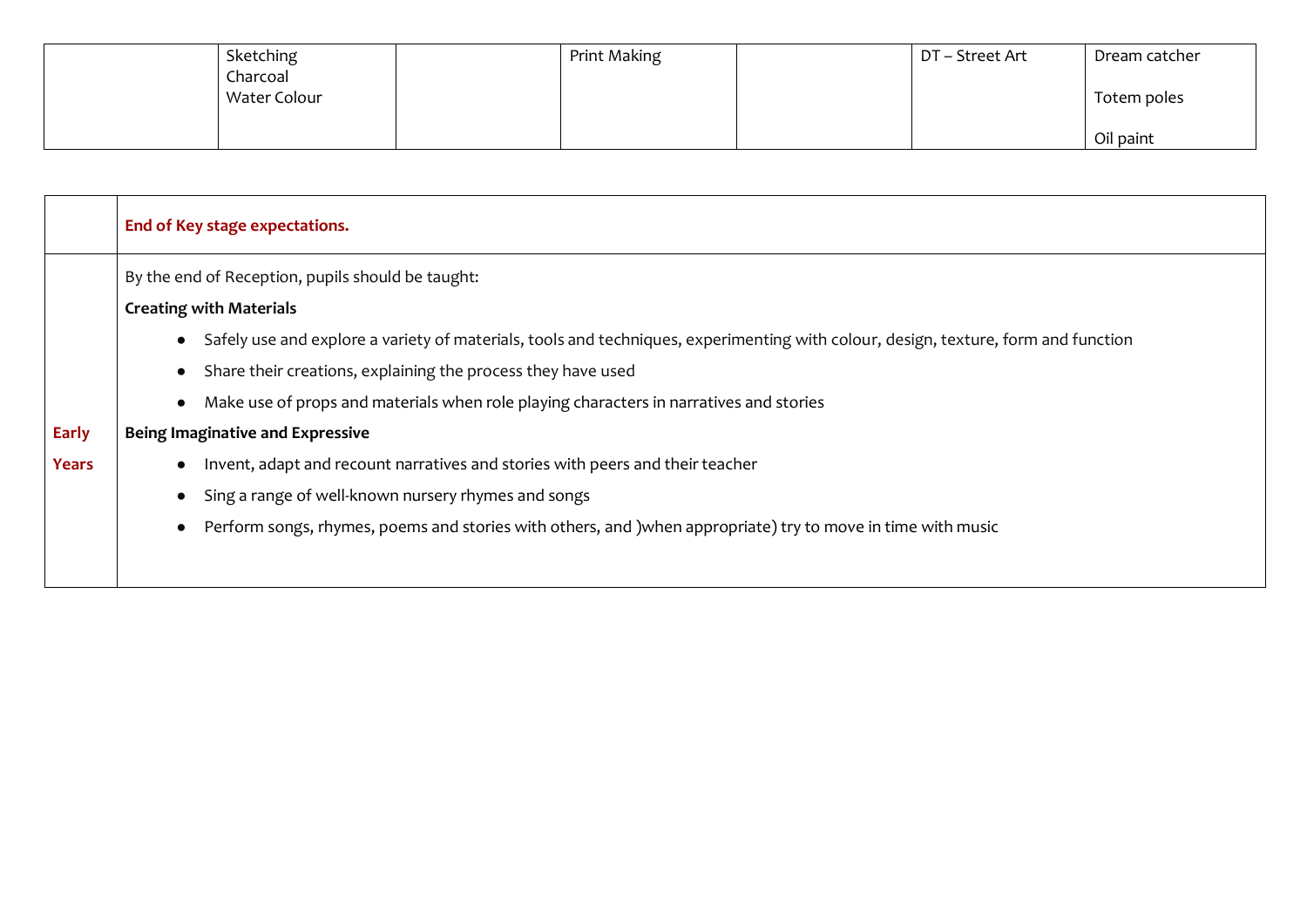**Art & Design:** By the end of Y2, pupils should be taught:

- to use a range of materials creatively to design and make products
- to use drawing, painting and sculpture to develop and share their ideas, experiences and imagination
- to develop a wide range of art and design techniques in using colour, pattern, texture, line, shape, form and space
- about the work of a range of artists, craft makers and designers, describing the differences and similarities between different practices and disciplines, and making links to their own work.

**Design & Technology** - Through a variety of creative and practical activities, pupils should be taught the knowledge, understanding and skills needed to engage in an iterative process of designing and making. They should work in a range of relevant contexts [for example, the home and school, gardens and playgrounds, the local community, industry and the wider environment]. When designing and making, pupils should be taught to:

- **Design** purposeful, functional, appealing products for themselves and other users based on design criteria.
- generate, develop, model and communicate their ideas through talking, drawing, templates, mock-ups and, where appropriate, information and communication technology
- Make select from and use a range of tools and equipment to perform practical tasks [for example, cutting, shaping, joining and finishing
- select from and use a wide range of materials and components, including construction materials, textiles and ingredients, according to their characteristics
- **Evaluate** explore and evaluate a range of existing products  $\clubsuit$  evaluate their ideas and products against design criteria.
- **Technical knowledge** build structures, exploring how they can be made stronger, stiffer and more stable  $\ast$  explore and use mechanisms [for example, levers, sliders, wheels and axles], in their products

**Stage 1**

**Key**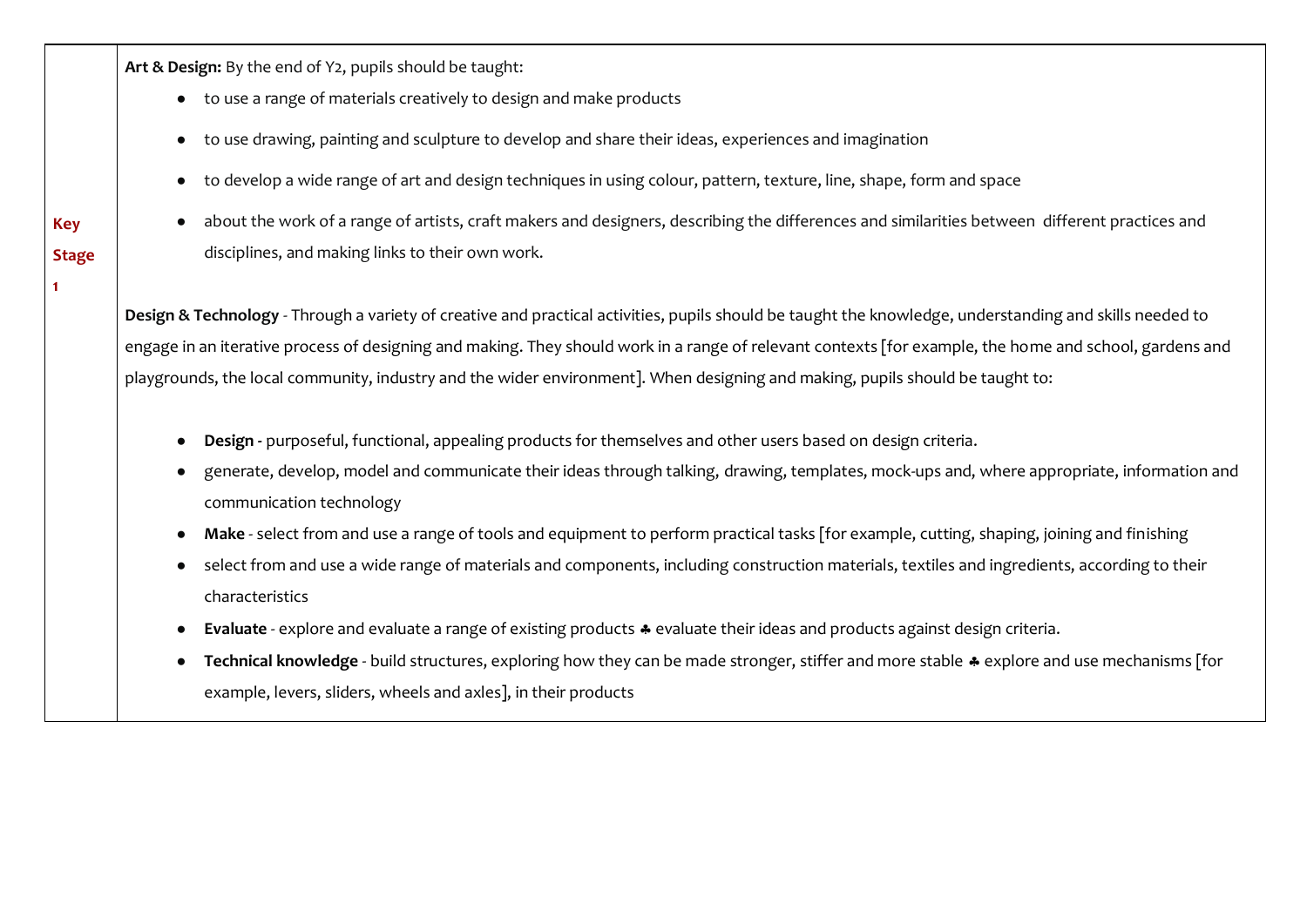**Art & Design**: Pupils should be taught: By the end of Y6, pupils should be taught to develop their techniques, including their control and their use of materials, with creativity, experimentation and an increasing awareness of different kinds of art, craft and design.

- to create sketch books to record their observations and use them to review and revisit ideas
- to improve their mastery of art and design techniques, including drawing, painting and sculpture with a range of materials [for example, pencil, charcoal, paint, clay]
- about great artists, architects and designers in history

**Key** 

**2**

**Stage** 

**Design & Technology:** Through a variety of creative and practical activities, pupils should be taught the knowledge, understanding and skills needed to engage in an iterative process of designing and making. They should work in a range of relevant contexts [for example, the home, school, leisure, culture, enterprise, industry and the wider environment]. When designing and making, pupils should be taught to:

- **Design** use research and develop design criteria to inform the design of innovative, functional, appealing products that are fit for purpose, aimed at particular individuals or groups, generate, develop, model and communicate their ideas through discussion, annotated sketches, cross-sectional and exploded diagrams, prototypes, pattern pieces and computer-aided design
- Make select from and use a wider range of tools and equipment to perform practical tasks [for example, cutting, shaping, joining and finishing], accurately. select from and use a wider range of materials and components, including construction materials, textiles and ingredients, according to their functional properties and aesthetic qualities
- **Evaluate** investigate and analyse a range of existing products, evaluate their ideas and products against their own design criteria and consider the views of others to improve their work, understand how key events and individuals in design and technology have helped shape the world
- Technical knowledge apply their understanding of how to strengthen, stiffen and reinforce more complex structures, understand and use mechanical systems in their products [for example, gears, pulleys, cams, levers and linkages], understand and use electrical systems in their products [for example, series circuits incorporating switches, bulbs, buzzers and motors], apply their understanding of computing to program, monitor and control their products